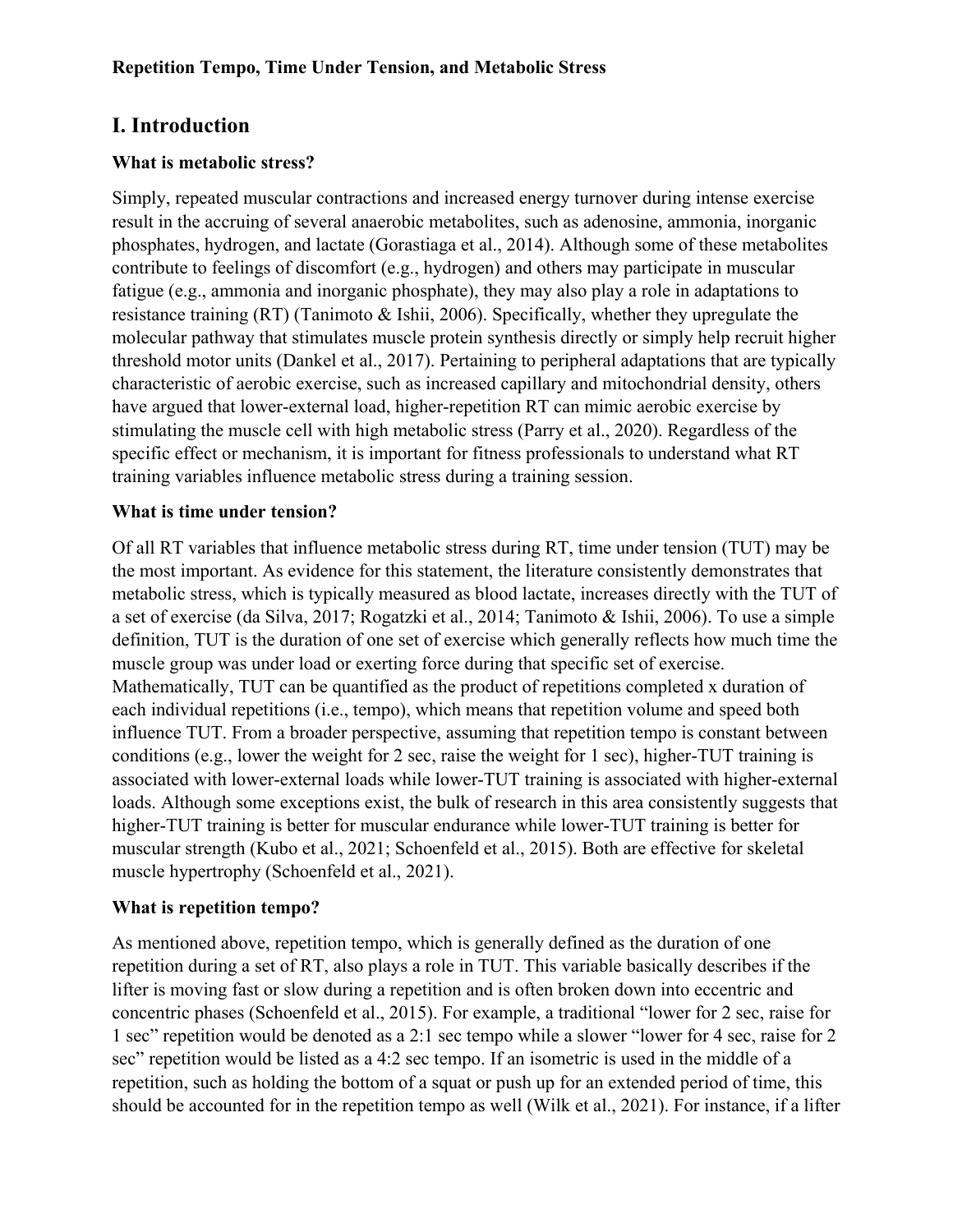lowers into a squat for 2 sec, pauses at the bottom for 2 sec, and stands up from the squat for 2 sec, this would be defined as a 2:2:2 sec tempo. To keep matters simple, we will only discuss repetition tempos with eccentric and concentric phases today. Below are several examples of how repetition volume and tempo can be manipulated to effect TUT:

Keep repetition tempo (2:1 sec) constant but decrease external load in order to perform more repetitions per set:

4 reps x 2:1 sec = 12 sec of TUT 8 reps x 2:1 sec = 24 sec of TUT 12 reps x 2:1 sec =  $36$  sec of TUT

Keep TUT constant (60 sec) while changing repetition volume and tempo, which may result in slight variations in external load (the research in this area is very limited):

20 reps x 2:1 sec =  $60$  sec of TUT 10 reps x 4:2 sec = 60 sec of TUT 6 reps x 6:4 sec = 60 sec of TUT

Keep repetition volume constant (6 reps) while changing repetition tempo and TUT, which will likely result in decreasing external loads to allow for slower reps and higher TUT.

6 reps x 2:1 sec =  $18$  sec of TUT 6 reps x 4:2 sec =  $36$  sec of TUT 6 reps x 6:4 sec = 60 sec of TUT

## **Are Slower-Repetition Tempos a Magic Bullet?**

There is a consistent trend in the literature for slower-repetition tempos to result in greater metabolic stress, local tissue hypoxia, energy expenditure, and "anabolic hormone" concentrations (Barreto et al., 2010; Martins-Costa et al., 2016; Tanimoto et al., 2008; Wilk et al., 2021). Because of this, it is common for fitness professionals and personal trainers to overemphasize this style of training for clients who are looking to build muscle, burn fat, and ultimately improve their body composition. Although this style of training is effective, its supposed superiority over faster repetition-training is misleading because of two major confounding issues in the aforementioned studies: TUT and effort were typically not matched. Consider the following example to understand why this is an issue:

Condition A (Slow): 3 sets, 10 reps, 4:2 sec, 25 pound dumbbell

Condition B (Fast): 3 sets, 10 reps, 2:1 sec, 25 pound dumbbell

The lifter is performing 2X the TUT during Condition A and is likely closer to muscular failure when compared to Condition B because external load is matched. Of course, all measures of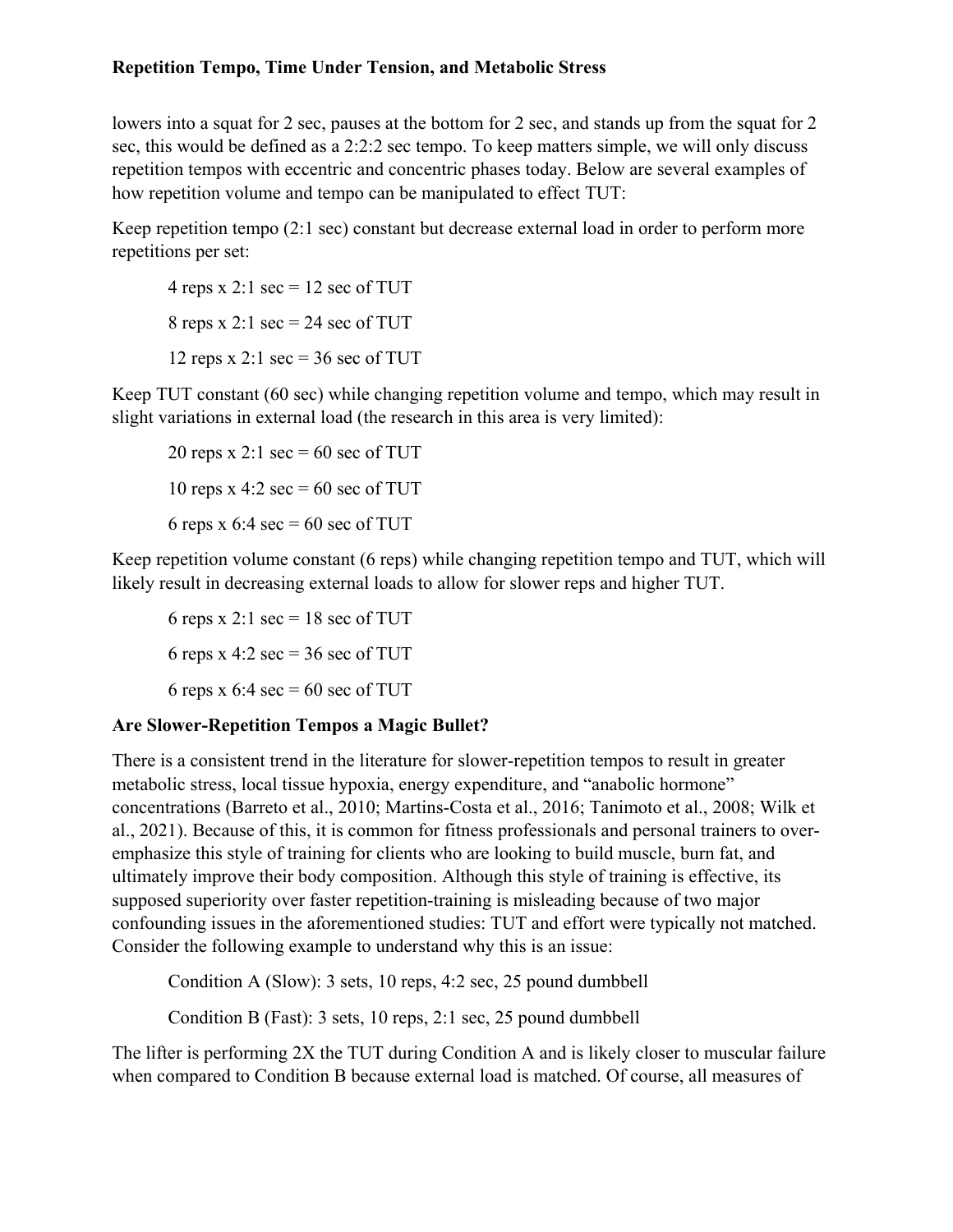physiological stress will be greater during Condition A, but it is unclear if the increased stress is caused by the repetition speed, effort of exertion, or total TUT.

In fact, when researchers have matched effort (e.g., lift to failure) and TUT (e.g., 60 sec for both conditions), opposite results have been reported, as metabolic stress and muscular activation are significantly greater during faster repetition training (Lacerda et al., 2016; Vargas-Molina et al., 2020). Hence, the purpose of the present study was to expand upon the research by Lacerda et al. (2016) and Vargas-Molina et al. (2020) by measuring the effect of repetition tempo on muscle oxygenation, metabolic stress, and cardiovascular stress with TUT and effort matched during sets of a lower-body exercise.

# **II. Methods**

**Subjects:** We recruited 11 resistance-trained females ( $n = 5$ ) and males ( $n = 6$ ) who had performed lower-body RT 2 days/week for at least 12 months before enrolling in the study. More specifically, we used a pre-participation questionnaire to verify that they were currently using some type of squat pattern on their lower-body training days, were accustomed to performing 4-6 sets of that specific exercise, were familiar with training close to muscular failure, and were currently not using slow-tempo training.

**Study Design:** This was a repeated-measures study where subjects served as their own control and performed both experimental conditions in a randomized order. They visited our lab four times: paper work and baseline testing (visit 1), familiarization and confirmation of muscular strength (visit 2), and RT with slow- or traditional- repetition tempos (visits 3 and 4). The latter visits were most important to the experiment and will be detailed below.

**Exercise Protocols:** Before outlining the differences between protocols, I will explain what they had in common. Regardless of repetition tempo, both protocols involved 5 sets of belt squat, 60 seconds of TUT per set, 3 minutes of rest between each set, and ratings of perceived exertion (RPE) were capped at 8-10, which was the same thing as the subjects estimating that they were 0-2 repetitions shy of muscular failure. During the slow-tempo day (SLOW), the subjects performed 10 repetitions while using a 4:2 sec tempo. For the traditional-tempo day (TRAD), the subjects completed 20 repetitions while using a 2:1 sec tempo.

**Outcome Measurements:** Several dependent variables were measured during this study.

External load: How much weight was used during each set

Total volume load (TVL): The product of sets x reps x external load

Impulse (IMP): The product of sets x reps x external load x tempo

RPE: Perception of effort on a scale of 1-10

Blood lactate: Measured pre-, post-, and 10-min-post exercise

Muscle oxygenation: Minimum value achieved and delta values (max – min)

Heart rate (HR): average for the session  $+$  min and max for each individual set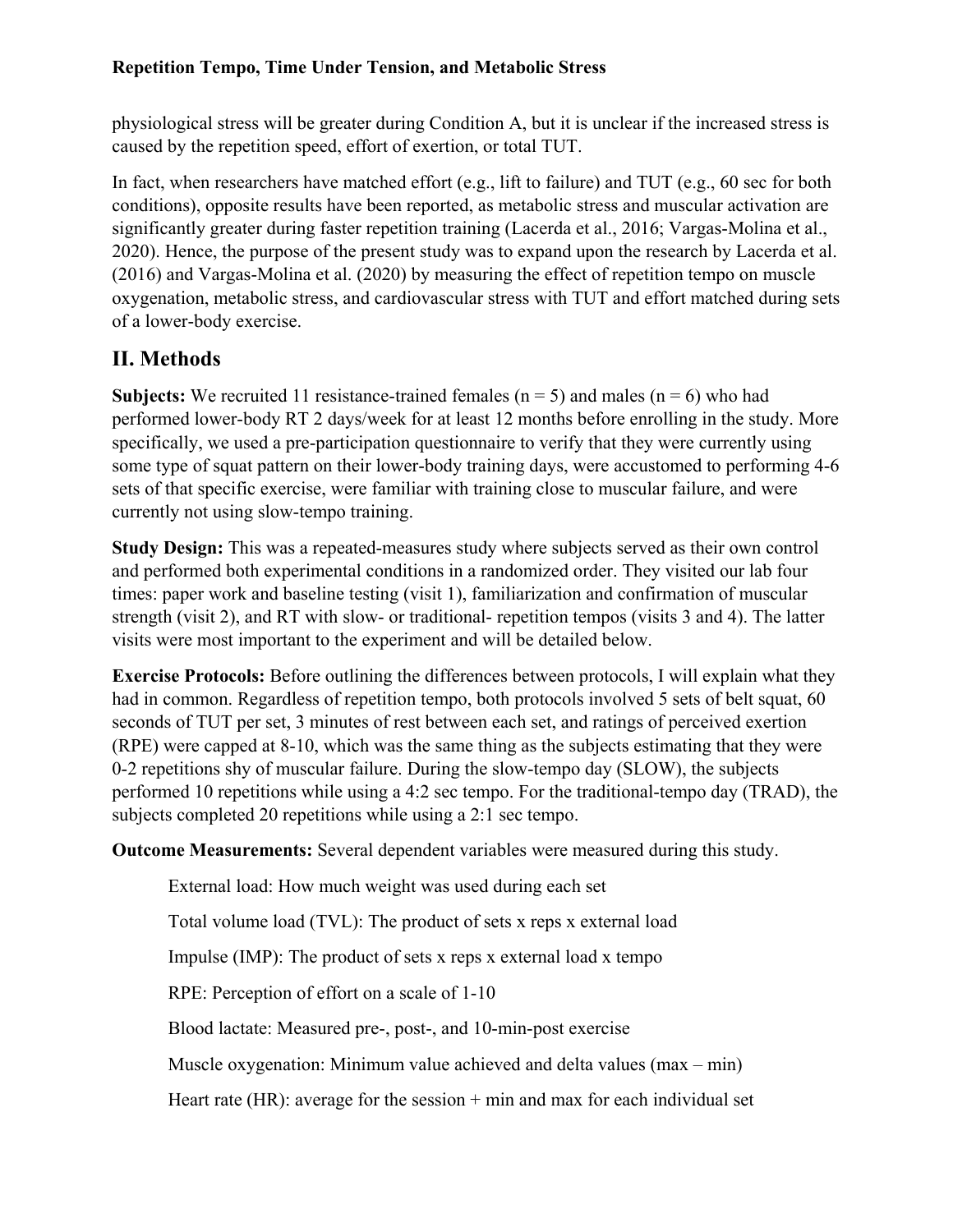## **III. Results + Discussion**

*External load:* Our results showed that subjects used slightly heavier loads during the SLOW condition (53 vs. 49% 1-RM). This is probably explained by the force-velocity curve in which lifters can express more force when slower contractions are performed. Regardless, we need to be pragmatic when applying this result, because it is unlikely that such a slight difference in external load would result in divergent fitness outcomes over the course of time.

*Training volume:* When calculated as TVL (see above), training volume was much higher during TRAD because repetition volume was 2X as high (20 vs. 10 reps). When calculated as IMP (see above), training volume was slightly higher during SLOW because repetition tempo was 2X as long. It is not clear if RT programs with different IMP would lead to different fitness outcomes, but it is likely more accurate to include repetition tempo when comparing training volume between programs with different tempos.

*RPE:* Despite lifters performing sets close to muscular failure, they ranked their effort to be slightly higher during TRAD compared to SLOW (9.2 vs. 8.8). Considering the nature of the measurement, the significant difference between these numbers is likely a rounding error, and our research team is confident in saying that both protocols resulted in an RPE of ~9.

*HR:* Whether it was expressed as a session average, max-HR during a set, and min-HR immediately before a set, TRAD was significantly higher than SLOW. Although it was not measured, subjects were noticeably breathing harder during TRAD, and were much more out of breath after these sets. The differences in HR are likely explained by repetition volume (20 vs. 10 reps) and faster repetition tempos (3 vs. 6 sec).

*Blood lactate:* SLOW and TRAD elicited high peak values for lactate (~8 mmol/L) but average lactate accrued was significantly greater during TRAD, which supports findings from previous research. Because blood lactate is directly related to mechanical work performed during sessions of RT, the difference between TRAD and SLOW is likely explained by the difference in repetition volume (20 vs. 10 reps). In other words, mechanical work was 2X higher during the TRAD protocol (imagine walking up-and-down the stairs 20 times instead of 10), which led to greater metabolic stress.

*Muscle oxygenation:* Whether it was expressed as a minimal or delta value, muscle oxygenation was similar between protocols. This finding supports previous research that local muscle hypoxia tends to be greater as TUT increases. Because TUT was matched between protocols (60 sec), it makes sense that muscle oxygenation was similar between them.

## **IV. Practical Application**

### *Here are the 4 primary take-home messages for the fitness professional:*

1. When quantifying your client's training volume while using different repetition tempos, use IMP instead of TVL to provide a more accurate measurement of work performed during each session.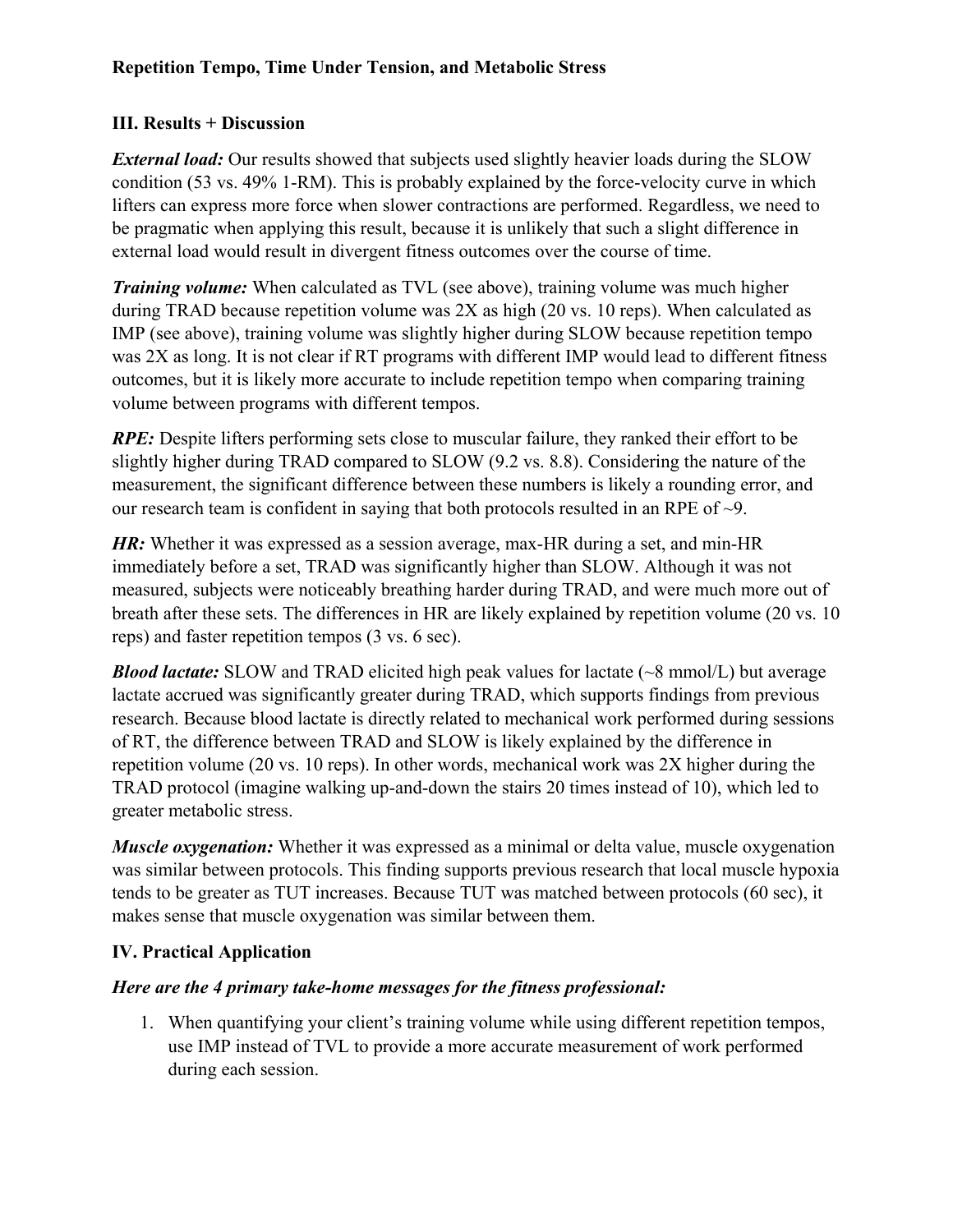- 2. If TUT and effort are matched, and external loads are relatively similar, blood lactate will be higher during faster-tempo training, but local hypoxia will be similar regardless of repetition tempo.
- 3. Considering our results with previous research, it is clear that when TUT and effort are matched, heart rate, oxygen consumption, and energy expenditure are greater when faster tempos are used, which is important information for clients with a weight loss and/or cardiovascular fitness goal.
- 4. Taken together with previous research, when sets are performed to failure, and TUT is matched, lifters will rank their perception of effort higher during faster-tempo, higherrepetition training. Although we did not quantify it, nearly every subject in our study mentioned that the SLOW condition was less arduous and more enjoyable. An abundance of research now suggest that low-external load, high-repetition training is effective for hypertrophy and strength, but the literature also suggests that this style of lifting results in lower enjoyment and higher perception of pain. With that in mind, using slower tempos with fewer repetitions may serve as a strategy to make low-external load training more tolerable.

### **References**

Arazi H, Mirzaei B, Heidari N (2014). Neuromuscular and metabolic responses to three different resistance exercise methods. *Asian J Sports Med* 5: 30-38.

Barreto AC, Maior AS, Menezes P, et al. (2010). Effect of different resistance exercise repetition velocities on excess post-exercise oxygen consumption and energetic expenditure. *Int Sport Med J* 11: 235-243.

Dankel SJ, Mattocks KT, Jessee MB, et al. (2017). Do metabolites that are produced during resistance exercise enhance muscle hypertrophy? *Eur J Appl Physiol* 117: 2125-2135.

da Silva JB, Lima VP, Novaes JS, de Castro JBP, Nunes RA, Vale R (2017). Time under tension, muscular activation, and blood lactate responses to perform 8, 10, and 12-RM in the bench press exercise. *J Exerc Phys Online* 20: 41-54.

Fisher JP, Steele J (2017). Heavier and lighter load resistance training to momentary failure produce similar increases in strength with differing degrees of discomfort. *Muscle Nerve* 56: 797-803.

Gorastiaga EM, Navarro-Amezqueta I, Calbet JAL, et al. (2014). Blood ammonia and lactate as markers of muscle metabolites during leg press exercise. *J Strength Cond Res* 28: 2775-2785.

Hunter GR, Seelhorst D, Snyder S (2003). Comparison of metabolic and heart rate responses to super slow vs. traditional resistance training. *J Strength Cond Res* 17: 76-81.

Kubo K, Ikebukuro T, Yata H. (2021). Effects of 4, 8, and 12 repetition maximum resistance training protocols on muscle volume and strength. *J Strength Cond Res* 35: 879-885.

Lacerda LT, Martins-Costa HC, Diniz RCR, et al. (2016). Variations in repetition duration and repetition numbers influence muscular activation and blood lactate response in protocols equalized by time under tension. *J Strength Cond Res* 30: 251-258.

Martins-Costa HC, Diniz RCR, Lima FV, et al. (2016). Longer repetition duration increases muscle activation and blood lactate response in matched resistance training protocols. *Motriz Rio Claro* 22: 35-41.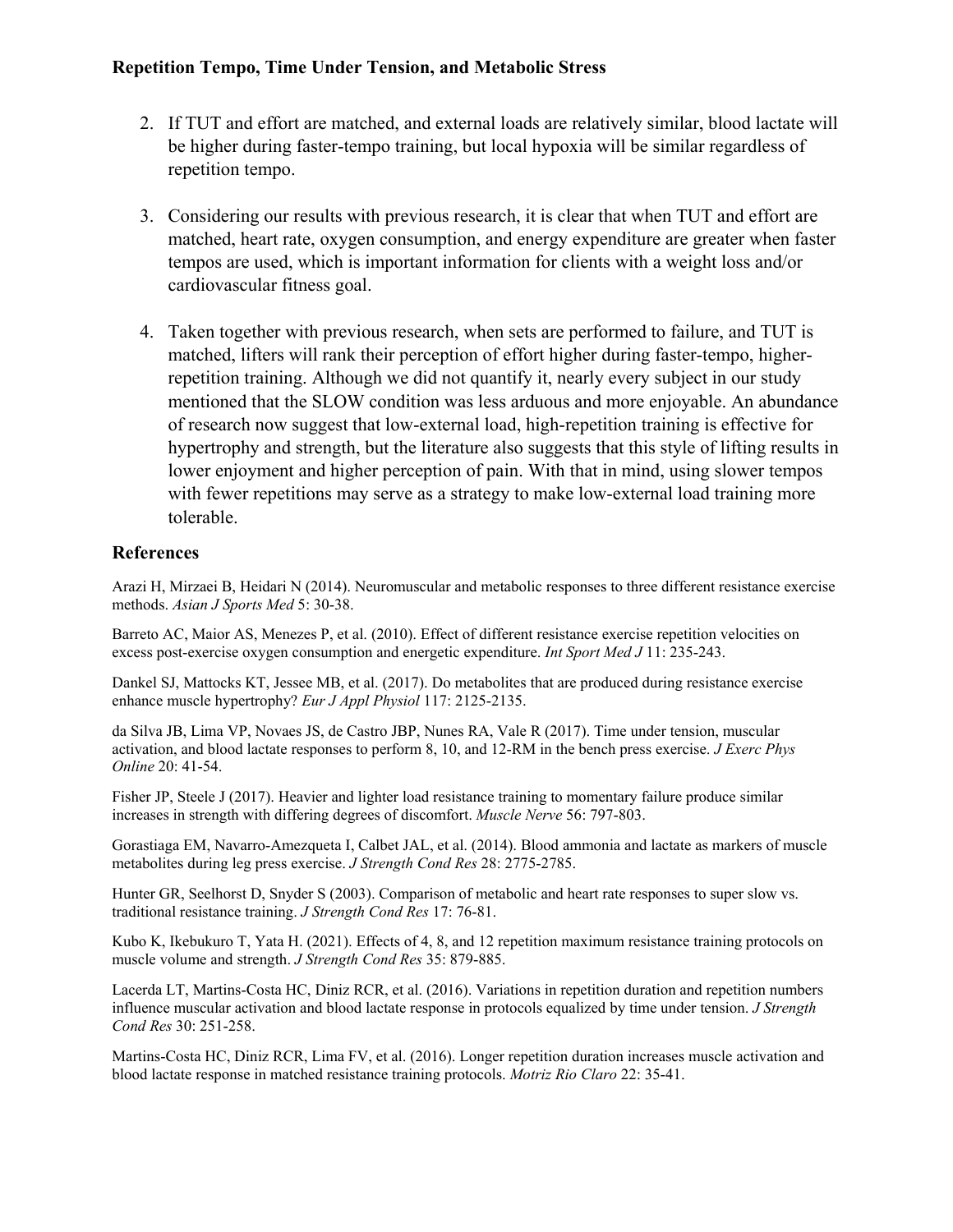Mazzetti S, Douglass M, Yocum A, Harber M (2007). Effect of explosive versus slow contractions and exercise intensity on energy expenditure. *Med Sci Sport Exerc* 39: 381-392.

Parry HA, Roberts MD, Kavazis AN (2020). Human skeletal muscle mitochondrial adaptations following resistance exercise training. *Int J Sports Med* 41: 349-359.

Rogatzki MJ, Wright GA, Mikat RP, et al. (2014). Blood ammonium and lactate accumulation response to different training protocols using the parallel squat exercise. *J Strength Cond Res* 28: 1113-1118.

Schoenfeld BJ, Grgic J, Van Every DW, Plotkin DL (2021). Loading recommendations for muscle strength, hypertrophy, and local endurance: A re-examination of the repetition continuum. *Sports* 9: 1-25.

Schoenfeld BJ, Ogborn DI, Krieger JW (2015). Effect of repetition duration during resistance training on muscle hypertrophy: A systematic review and meta-analysis. *Sports Med* 45: 577-585.

Tanimoto M, Ishii N (2006). Effects of low-intensity resistance exercise with slow movement and tonic force generation on muscular function in young men. *J Appl Physiol* 100: 1150-1157.

Tanimoto M, Sanada K, Yamamoto K et al. (2008). Effects of whole-body low-intensity resistance training with slow movement and tonic force generation on muscular size and strength in young men. *J Strength Cond Res* 22: 1926-1938.

Vargas-Molina S, Martin-Rivera F, Bonilla DA, et al. (2020). Comparison of blood lactate and perceived exertion responses in two matched time-under-tension protocols. *PLoS ONE* 15: 1-11.

Wilk M, Krzysztofik M, Petr M, Zajac A, Stastny P (2021). The slow exercise tempo during conventional squat elicits higher glycolytic and muscle damage but not the endocrine response. *Neuro Endocrinol Lett* 41: 301-307.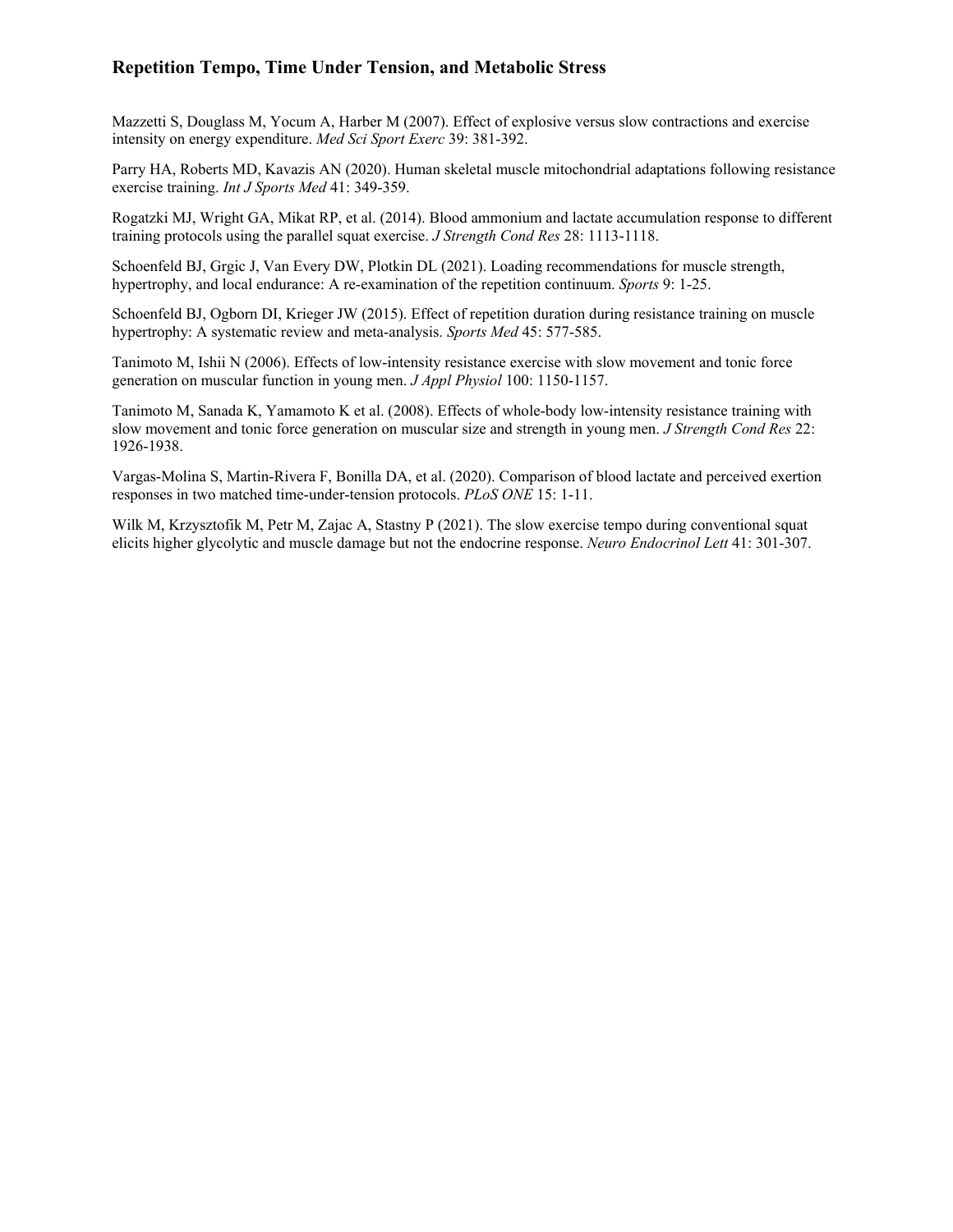# **I. Introduction**

## **Two Critical Papers**

- *Schoenfeld, 2015:* A meta-analysis of 8 randomized-controlled trials (n = 204) concluded that when sets are completed to failure, or close to failure, hypertrophy occurs between 0.5-8 sec. Although few studies were available, the data also indicated that very-slow tempos (> 10 sec) might be inferior for hypertrophy.
- *Davies, 2017:* A meta-analysis of 15 randomized-controlled trials (n = 509) concluded that when sets are completed to failure, or close to failure, muscular strength occurs with fast ( $\leq$  2 sec), moderate (2-4 sec), and slow ( $>$  4 sec) repetition tempos. However, when using moderate external loads (60-79% 1-RM), faster-repetition tempos may be more effective for strength.

**Why these studies matter:** Slow, moderate, and fast repetition tempos can be used to stimulate hypertrophy and strength for your clients, which means you have a wide array of tempos to choose from.

# **II. Fast for Strength, Slow for Growth?**

**Another critical paper by Lyons & Bagley, 2020:** In their review, the authors made a strong case for including slower and faster tempos in your client's programming. Below are the two primary points that they made.

- 1. Moderate-slow repetitions may be most advantageous for hypertrophy-based training.
	- o Considering the force-velocity curve, slower-repetition tempos may allow for greater force production, which may stem from increased binding of myosin to actin during muscular contractions.
	- o In addition, it is easier for lifters to "feel" the movements when repetitions are slower, which may allow for a better mind-muscle connection. Although much of the evidence for the mind-muscle connection for increasing hypertrophy is anecdotal, recent empirical research has suggested that this may be the case (Schoenfeld, 2018).
- 2. Faster repetitions may be more advantageous for strength and power.
	- o At the other end of the force-velocity curve, lifting lighter loads with high velocity may transfer more to speed and power performance, which could be governed by increased neural adaptations to RT such as increased motor unit recruitment and speed of action potential transmission through the motor units.
	- o Also, there is a bevy of research to suggest that for those who have a performance goal, faster repetition tempos are more effective, especially when they are performed during the concentric phase of motion. In other words, controlling the eccentric phase and exploding through the concentric phase may improve athletic (e.g., running speed) and functional (e.g., sit-to-stand test) performance.

The conclusion of this paper was excellent, because the authors indicated that because the range of effective repetitions is so wide, you should allow your client's primary goal (e.g.,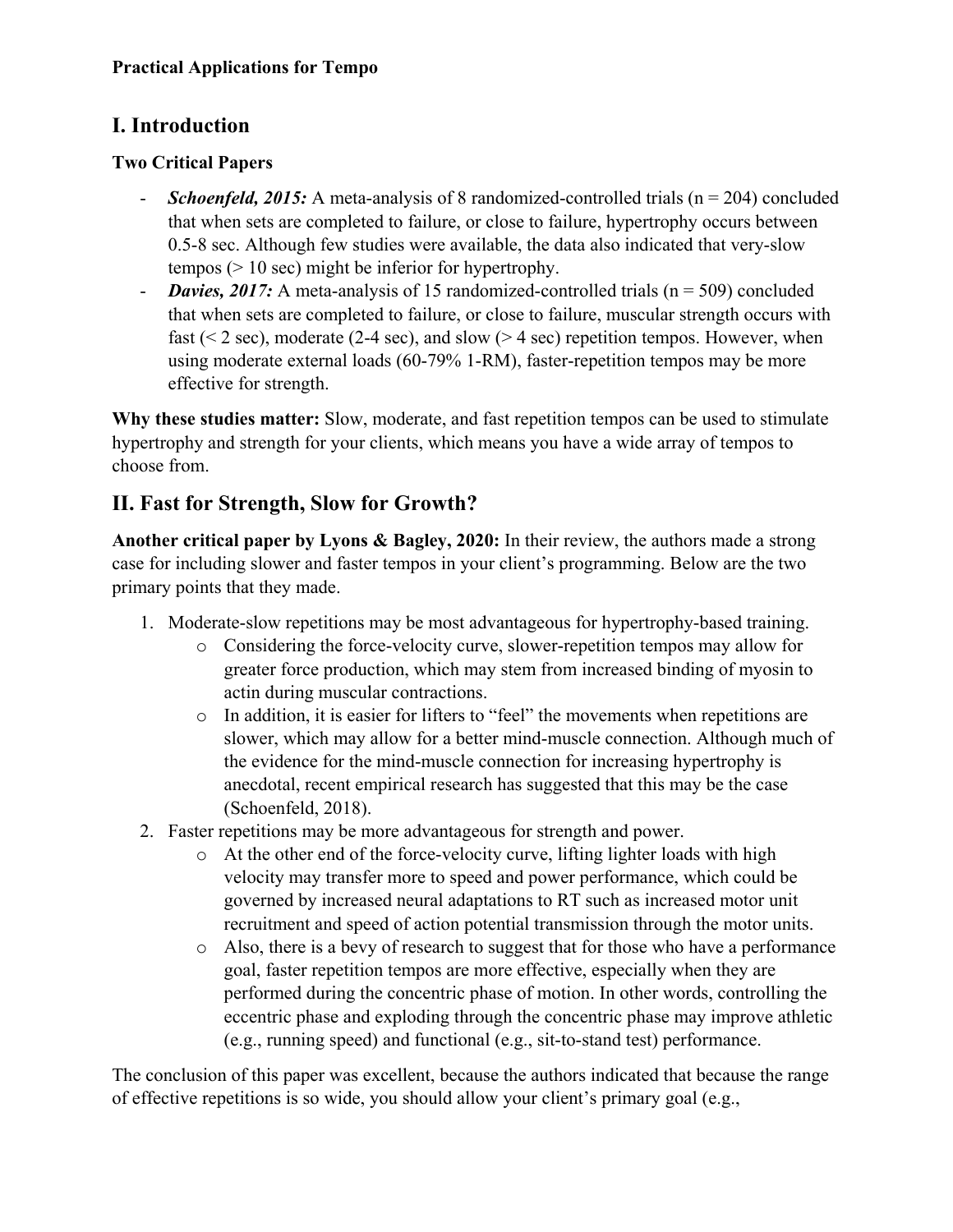## **Practical Applications for Tempo**

hypertrophy, strength, or power) to drive your decision, and to vary repetition tempos as a unique form of overload within an RT program.

# **III. 10 Evidenced-based Repetition Tempos**

- **1.** *Chaves, 2020:* Subjects were instructed to use a self-selected tempo that resulted in ~1.7 seconds per rep. This led to significant hypertrophy and strength.
- **2.** *Sampson + Groeller, 2016:* Subjects were instructed to lower the weight for 2 seconds and then to explode up. This led to significant hypertrophy and strength.
- 3. *Schoenfeld, 2015:* A classic body-builder tempo of 2 seconds down, 1 second up led to significantly hypertrophy as well as upper- and lower-body strength.
- **4.** *Ramirez-Campillo, 2014:* Here, the subjects were instructed to lower for 3 seconds, and then to explode up. Strength, power, and functional task performance were all improved after this intervention.
- **5.** *Chaves, 2020:* This was a controlled tempo during which subjects lowered for 2 seconds and lifted for 2 seconds. Hypertrophy and strength both significantly improved during this study.
- **6.** *Kojic, 2021:* Lowering the weight for 4 seconds and lifting the weight for 1 second led to significantly hypertrophy and strength.
- **7.** *Keeler, 2001:* A 6-second tempo that consisted of lowering for 4 seconds and lifting for 2 seconds resulted in massive improvements for muscular strength. Total-body muscle mass did not increase, but we cannot determine if site-specific hypertrophy occurred because advanced measurements, such as ultrasound or MRI, were not used.
- **8.** *Watanabe, 2013:* A unique, slow + tonic muscular contraction style during which subjects lowered for 3 seconds, held an isometric for 1 second, and then raised for 3 seconds led to significant hypertrophy and strength. Interestingly, subjects were instructed to not pause between repetitions in order to keep constant muscle tension.
- **9.** *Neils, 2005:* A very-slow tempo during which subjects lowered for 5 seconds and raised for 10 seconds had a significant effect on strength while body composition did not change. Same as before, more advanced measurement tools are required to determine if hypertrophy occurred or not.
- **10.** *Carlson, 2020:* A very, very slow tempo during which subjects lowered for 10 seconds and raised for 10 seconds resulted in significant improvements for 10-RM and 1-RM for upper- and lower-body lifts. This type of tempo should be reserved for low external load and/or body weight training.

# **IV. Conclusion and Practical Application**

## *Here are 3 big take-home messages from the literature:*

- 1. Hypertrophy occurs when 0.5-8 second tempos are used.
- 2. Strength occurs when 1-20 second tempos are used, and faster tempos may be more beneficial when moderate loads are lifted (60-79% 1-RM).
- 3. Fast/rapid concentric muscular actions are most effective for improving power and athletic performance.